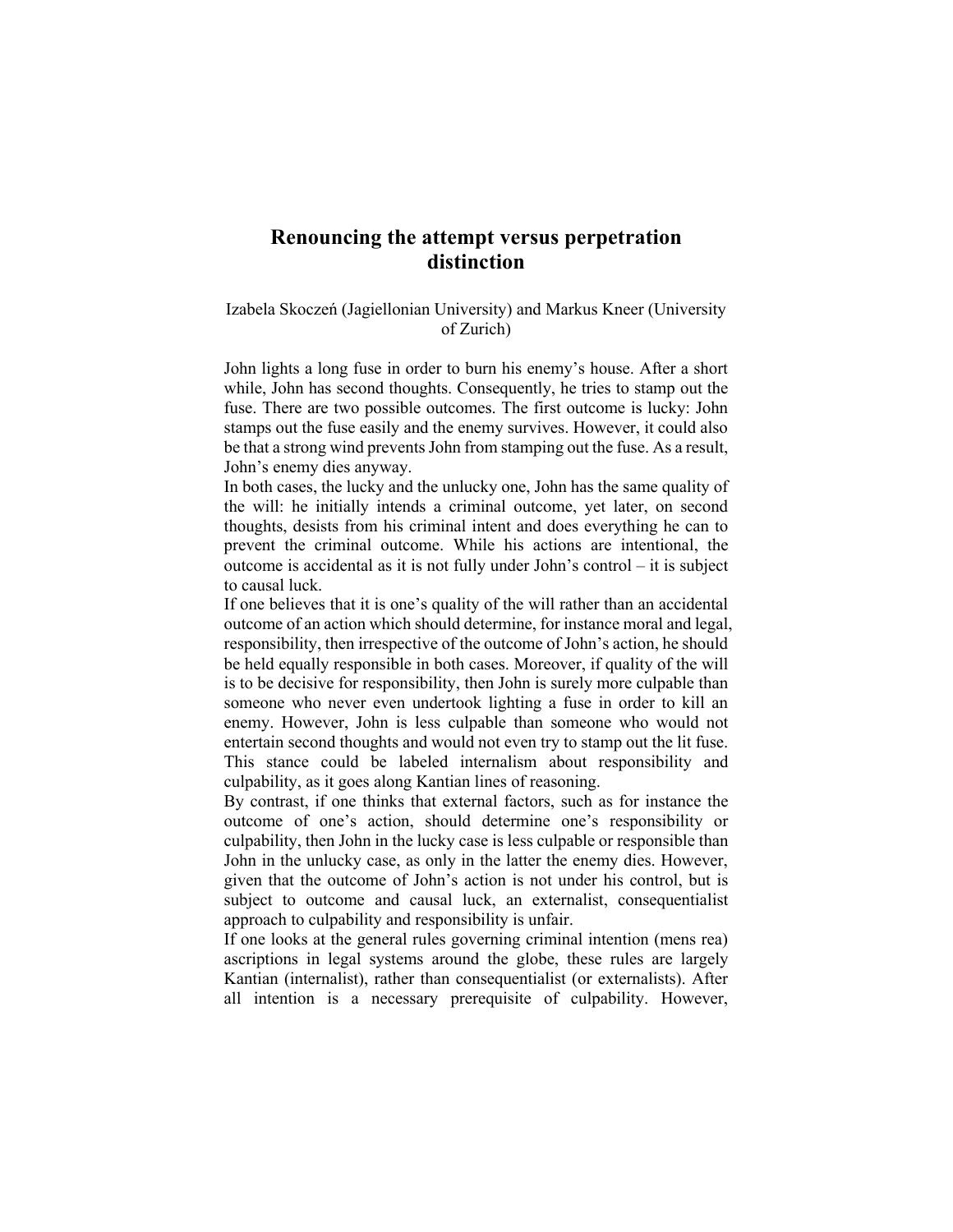surprisingly, both common and civil law systems treat the lucky and unlucky cases differently. If John is lucky and stamps out the fuse, John commits merely an attempt (one can 'attempt' only if one fails to achieve the goal). Consequently, he can use the so-called renunciation defense in court. This defense consists of a mitigation of punishment due to the fact that John completely and voluntarily desisted from his criminal enterprise. By contrast, if John is unlucky and the fuse cannot be stamped out due to the harsh wind, then John is taken to be a perpetrator, he cannot resort to the renunciation defense, even though he did everything he could to stamp out the fuse and, as a result, receives the full punishment. Yet are these rules the expression of reflective, all things considered views on legal responsibility? Or rather, are they the result of a bias arising out of the fact that in real life we never see the relevant counterfactual? In other words, juries and judges see either the lucky or the unlucky John separately, they never compare the two cases.

In order to test the bias hypothesis, we performed a series of experiments (total N=800). We employed a between subject and a within subjects' experimental design. In the between subjects' design, participants are presented with either a lucky or an unlucky renunciation case. Next, participants are asked questions about moral and legal responsibility (blame, wrongness of action and punishment), probability of the outcome occurring (subjective and objective) and mental states. We also performed the same experiment in a within subjects' design.

We found that (i) outcome influences moral and legal responsibility ascriptions; (ii) the influence of outcome is mitigated in the within subjects design as compared to the between subjects design (effect size of the difference in between subjects  $d = 0.87$ ; versus effect in within subjects d = .35); (iii) probability mediates the relation between outcome and mental state ascriptions.

Based on our results, we point toward the conclusion that the folk concept of fair and just responsibility requires that agents are held responsible only for outcomes that are under their control. Since legal rules on the renunciation defense in common and civil law systems run counter to this claim, they should be reformulated.

## *References*:

Alexander, L., Ferzan, K. K., & Morse, S. J. (2009). Crime and Culpability: A Theory of Criminal Law. Cambridge University Press.